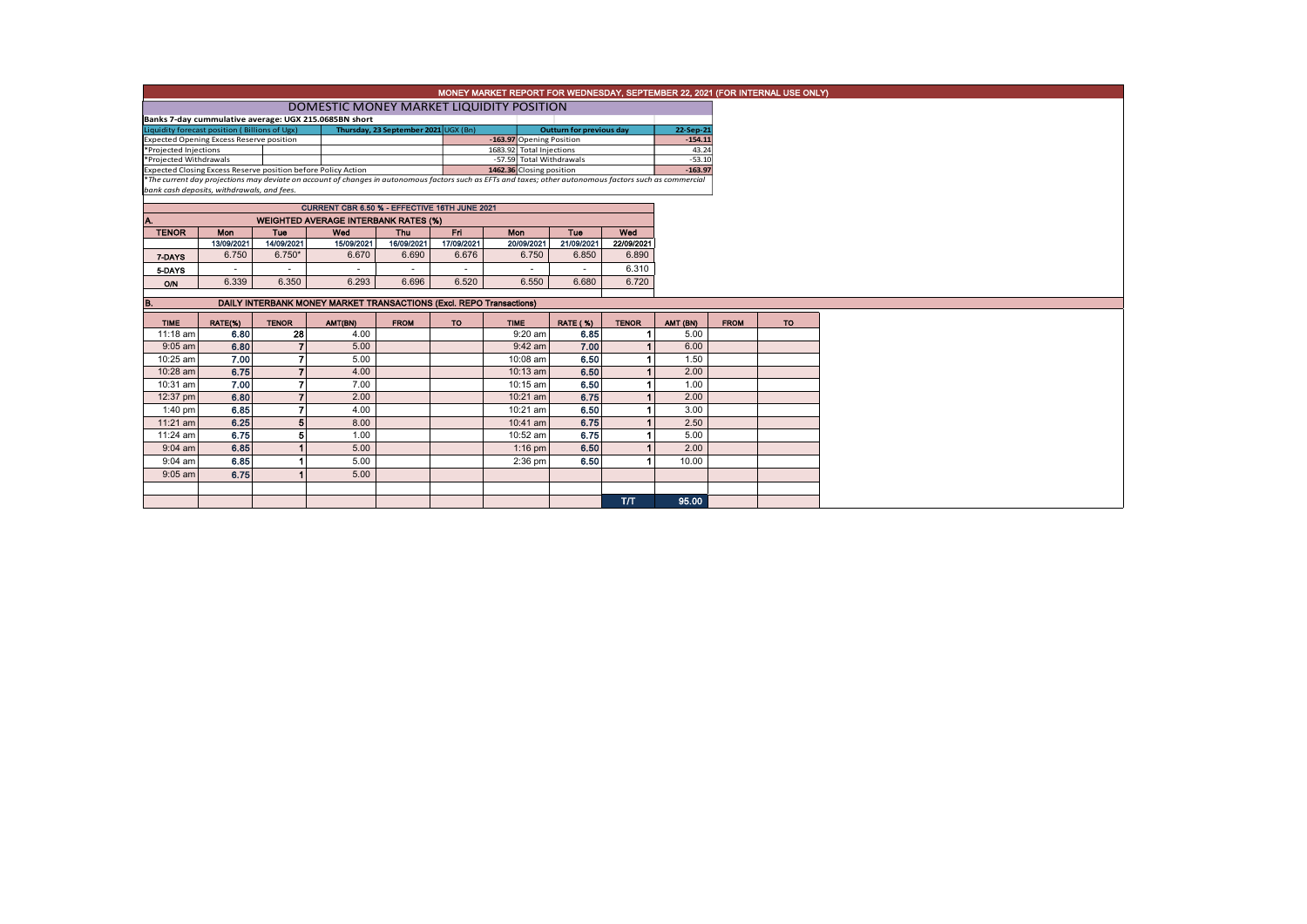| $\overline{\mathbf{C}}$ .                                                                                                  | <b>CBR AND THE 7- DAY WAR INTERBANK RATES</b> |                                           |                                                                                       |                                                                                                                                                                 |                            |                                                                   |                             |                |              |                      |  |  |  |
|----------------------------------------------------------------------------------------------------------------------------|-----------------------------------------------|-------------------------------------------|---------------------------------------------------------------------------------------|-----------------------------------------------------------------------------------------------------------------------------------------------------------------|----------------------------|-------------------------------------------------------------------|-----------------------------|----------------|--------------|----------------------|--|--|--|
| 9.500<br>9.000<br>8.500<br>8.000<br>7.500<br>7.000<br>ntanananan<br>6.500<br>6.000<br>the contr<br>5.500<br>5.000<br>4.500 |                                               |                                           |                                                                                       |                                                                                                                                                                 |                            |                                                                   |                             |                |              |                      |  |  |  |
| 4.000                                                                                                                      |                                               |                                           |                                                                                       | 03/09/2021 06/09/2021 07/09/2021 08/09/2021 09/09/2021 10/09/2021 13/09/2021 14/09/2021 15/09/2021 16/09/2021 17/09/2021 20/09/2021 21/09/2021 22/09/2021 22/09 |                            |                                                                   |                             |                |              |                      |  |  |  |
|                                                                                                                            |                                               |                                           |                                                                                       |                                                                                                                                                                 |                            |                                                                   |                             |                |              |                      |  |  |  |
|                                                                                                                            |                                               |                                           |                                                                                       |                                                                                                                                                                 |                            | • Overnight WAR -7-day WAR - CBR rate - Upper bound - Lower bound |                             |                |              |                      |  |  |  |
| D.                                                                                                                         |                                               |                                           |                                                                                       | MONETARY POLICY OPERATIONS MATURITIES PROFILE: (23-SEP- 2021 TO 21-OCT- 2021)                                                                                   |                            |                                                                   |                             |                |              |                      |  |  |  |
| <b>DATE</b>                                                                                                                | <b>THUR</b><br>23-Sep-21                      | <b>THUR</b><br>30-Sep-21                  | <b>THUR</b><br>07-Oct-21                                                              | <b>THUR</b><br>14-Oct-21                                                                                                                                        | <b>THUR</b><br>21-Oct-21   | <b>TOTAL</b>                                                      |                             |                |              |                      |  |  |  |
| <b>REPO</b>                                                                                                                | 993.24                                        |                                           | $\overline{a}$                                                                        | $\sim$                                                                                                                                                          | $\sim$                     | 993.24                                                            |                             |                |              |                      |  |  |  |
| <b>REV REPO</b>                                                                                                            | $\sim$                                        | $\sim$                                    | $\sim$                                                                                | $\sim$                                                                                                                                                          | $\sim$                     |                                                                   |                             |                |              |                      |  |  |  |
| <b>DEPO AUCT</b>                                                                                                           | 450.10                                        | $\sim$                                    | 182.70                                                                                | $\sim$                                                                                                                                                          | 90.00                      | 722.80                                                            |                             |                |              |                      |  |  |  |
| <b>TOTALS</b>                                                                                                              | 1.443.34                                      | $\sim$                                    | 182.70                                                                                | х.                                                                                                                                                              | 90.00                      | 1.716.04                                                          |                             |                |              |                      |  |  |  |
|                                                                                                                            |                                               |                                           |                                                                                       | Total O/S Deposit Auction balances held by BOU up to 07 October Q912021: UGX 1,336 BN                                                                           |                            |                                                                   |                             |                |              |                      |  |  |  |
|                                                                                                                            |                                               | (Ei) STOCK OF TREASURY SECURITIES         |                                                                                       | Total O/S Repo, Reverse Repo & Deposit Auction balances held by BOU: UGX 2,329 BN                                                                               | Eii)                       | <b>MONETARY POLICY MARKET OPERATIONS</b>                          |                             |                |              |                      |  |  |  |
|                                                                                                                            |                                               | LAST TBIILS ISSUE DATE: 16-SEPTEMBER-2021 |                                                                                       |                                                                                                                                                                 |                            | (VERTICAL REPOS, REV-REPOS & DEPOSIT AUCTIONS)                    |                             |                |              |                      |  |  |  |
|                                                                                                                            | On-the-run O/S T-BILL STOCKs (Bns-UGX)        |                                           | 6.138.45                                                                              | 23/09/2021                                                                                                                                                      | OMO                        | <b>ISSUE DATE</b>                                                 | <b>AMOUNT</b>               | <b>WAR</b>     | <b>RANGE</b> | <b>TENOR</b>         |  |  |  |
|                                                                                                                            | On-the-run O/S T-BONDSTOCKs(Bns-UGX)          |                                           | 21,003.07                                                                             | 23/09/2021 REPO                                                                                                                                                 |                            | $19-Auq$                                                          | 1,641.00                    | 6.500          |              |                      |  |  |  |
|                                                                                                                            | TOTAL TBILL & TBOND STOCK- UGX                |                                           | 27, 141.52                                                                            |                                                                                                                                                                 | <b>DAUT</b>                | 26-Aug                                                            | 358.08                      | 6.998          |              | 28                   |  |  |  |
| 0/3=Outstanding                                                                                                            |                                               |                                           |                                                                                       |                                                                                                                                                                 | <b>DAUT</b>                | 26-Aug                                                            | 39.58                       | 6.950          |              | 56                   |  |  |  |
| <b>MATURITY</b>                                                                                                            | TOTAL STOCK YTM (%)                           |                                           | <b>CHANGE IN</b>                                                                      |                                                                                                                                                                 | DAUT                       | 26-Aug                                                            | 54.34                       | 7.299          |              | 84<br>$\overline{7}$ |  |  |  |
| 91                                                                                                                         | (BN UGX)<br>102.32                            | AT CUT OFF*<br>6.820                      | VTM(V)<br>$-0.079$                                                                    |                                                                                                                                                                 | <b>REPO</b><br><b>REPO</b> | 30-Aug                                                            | 26-Aug - 1,161.00<br>502.00 | 6.500<br>6.500 |              | 3                    |  |  |  |
| 182                                                                                                                        | 410.12                                        | 8.000                                     | $-0.751$                                                                              |                                                                                                                                                                 | <b>REPO</b>                | 31-Aug                                                            | 286.50                      | 6.500          |              | $\overline{2}$       |  |  |  |
| 364                                                                                                                        | 5.626.01                                      | 9.449                                     | $-0.251$                                                                              |                                                                                                                                                                 | <b>REPO</b>                | 01-Sep                                                            | 244.50                      | 6.500          |              | $\overline{1}$       |  |  |  |
| 2YR                                                                                                                        | 200.00                                        | 10.000                                    | $-1.500$                                                                              |                                                                                                                                                                 | <b>REPO</b>                | $02-Sep$                                                          | 1,539.00                    | 6.500          |              |                      |  |  |  |
| 3YR                                                                                                                        | $\sim$                                        | 11.390                                    | $-1.410$                                                                              |                                                                                                                                                                 | <b>REPO</b>                | 06-Sep                                                            | 252.00                      | 6.500          |              | 3                    |  |  |  |
| 5YR                                                                                                                        | 1,589.27                                      | 13,409                                    | $-1.691$                                                                              |                                                                                                                                                                 | <b>REPO</b>                | 08-Sep                                                            | 164.50                      | 6.500          |              | $\overline{1}$       |  |  |  |
| 10YR                                                                                                                       | 9,703.84                                      | 13.500                                    | $-0.239$                                                                              |                                                                                                                                                                 | <b>REPO</b>                | $09-Sep$                                                          | 1,094.00                    | 6.500          |              | $\overline{7}$       |  |  |  |
| 15YR<br><b>20YR</b>                                                                                                        | 8.222.91<br>1.287.05                          | 14.090<br>15.950                          | $-0.310$<br>$-1.040$                                                                  |                                                                                                                                                                 | <b>DAUT</b><br><b>DAUT</b> | 09-Sep<br>$09-Sep$                                                | 64.65<br>450.16             | 6.998<br>7.003 |              | 28<br>56             |  |  |  |
|                                                                                                                            |                                               |                                           | Cut OFF is the lowest price/ highest yield that satisfies the auction awarded amount. |                                                                                                                                                                 | <b>DAUT</b>                | 09-Sep                                                            | 42.28                       | 7.357          |              | 84                   |  |  |  |
|                                                                                                                            |                                               |                                           |                                                                                       |                                                                                                                                                                 | <b>DAUT</b>                | 13-Sep                                                            | 386.00                      | 6.500          |              | 3                    |  |  |  |
|                                                                                                                            |                                               |                                           |                                                                                       |                                                                                                                                                                 | <b>REPO</b>                | 16-Sep                                                            | 992.00                      | 6.500          |              | $\overline{7}$       |  |  |  |
|                                                                                                                            |                                               |                                           |                                                                                       |                                                                                                                                                                 |                            | WAR-Weighted Average Rate                                         |                             |                |              |                      |  |  |  |